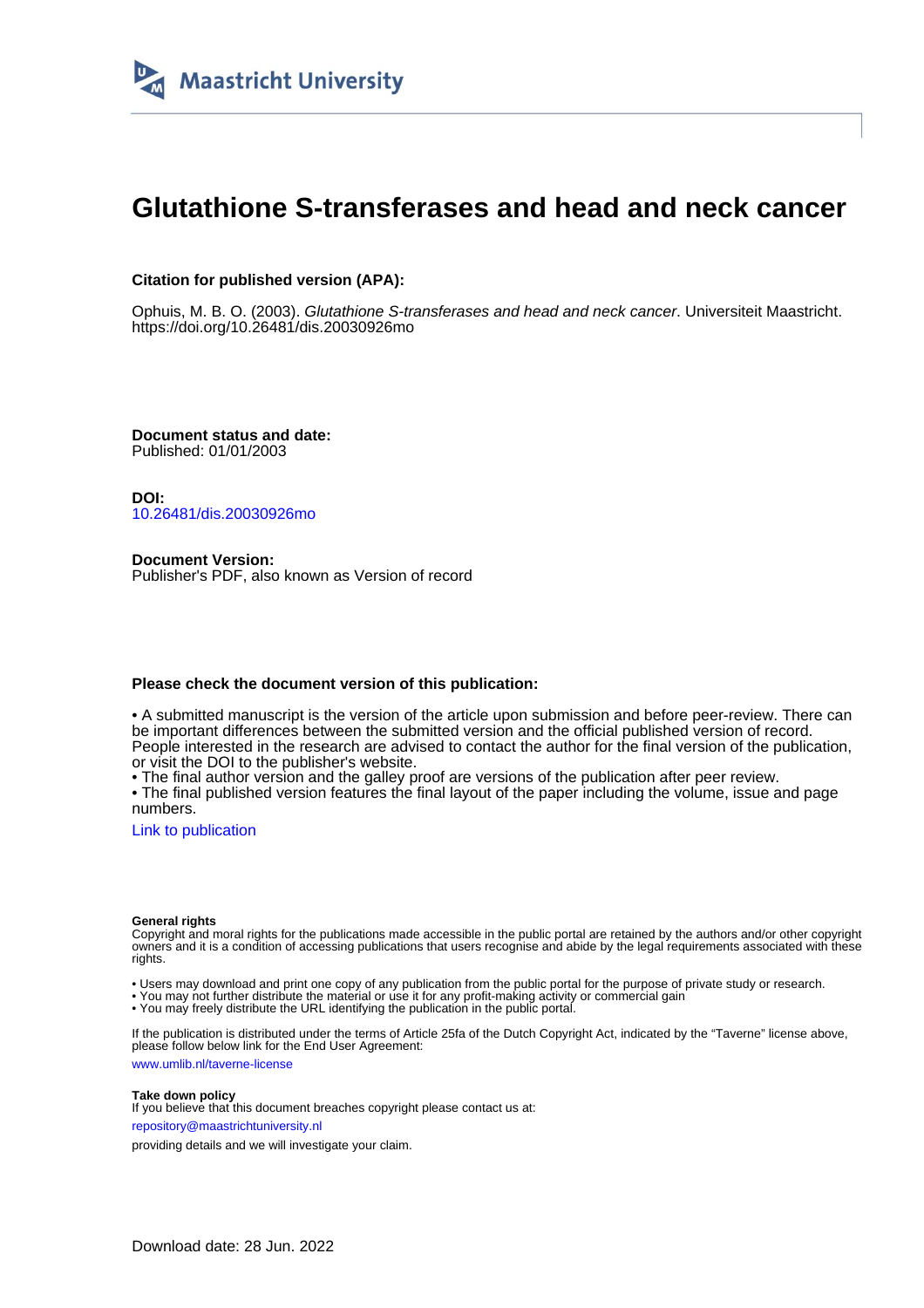# Stellingen **behorende bij het proefschrift**

## **Glutathione S-transferases and head and neck cancer**

Michael Bernardus Oude Ophuis